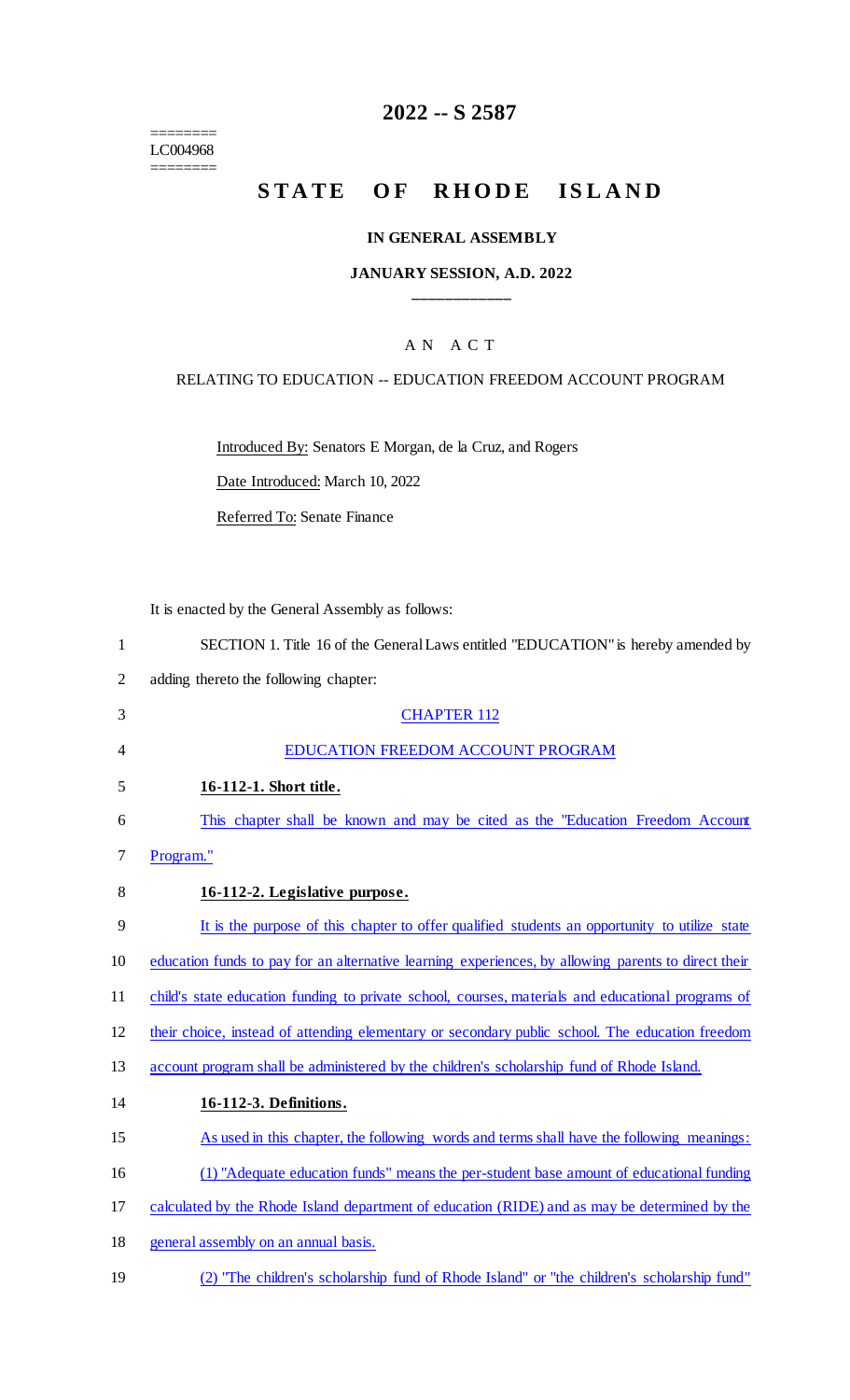or "CSF" means the organization approved under this chapter to administer and implement the educational freedom account (EFA) (3) "Commissioner" means the Rhode Island commissioner of education. (4) "Curriculum" means the lessons and academic content taught in a specific course, program, or grade level. (5) "Department" or "RIDE" means the Rhode Island department of education. (6) "Education freedom account" or "EFA" means the account to which funds are allocated by the children's scholarship fund and paid to the parent of an EFA student or directly to an education service provider in order to pay for qualifying education expenses under this chapter. (7) "Education service provider" means a person or organization that receives payments from education freedom accounts to provide educational goods and services to EFA students. (8) "EFA student" means an eligible student who is participating in the education freedom account (EFA) program. (9) "Eligible student" means a resident of this state who is eligible to enroll in a public elementary or secondary school and whose annual household income at the time the student's parent applies for the program is less than or equal to two hundred fifty percent (250%) of the federal poverty guidelines as updated annually in the Federal Register by the United States Department of Health and Human Services pursuant to 42 U.S.C. § 9902(2). No income threshold need be met in 19 subsequent years, provided the student otherwise qualifies. (10) "Full-time" means more than fifty percent (50%) of instructional time. (11) "Parent" means a biological or adoptive parent, legal guardian, custodian, or other person with legal authority to act on behalf of an EFA student. (12) "Program" means the education freedom account (EFA) program established in this chapter. (13) "Remote" or "hybrid" means any public school that is not providing instruction in-26 person where the student or the educator are both not physically present in the traditional classroom due to full-time or part-time classroom or school closure. **16-112-4. Education freedom account program.**  (a) The commissioner shall transfer to the CSF the per pupil annual education fund amount calculated by RIDE and determined by the general assembly. (b) Parents of an EFA student shall use the funds deposited in their student's EFA only for 32 the following qualifying expenses to educate the EFA student as follows: (1) Tuition and fees at an elementary or secondary private school; (2) Tuition and fees for non-public online learning programs;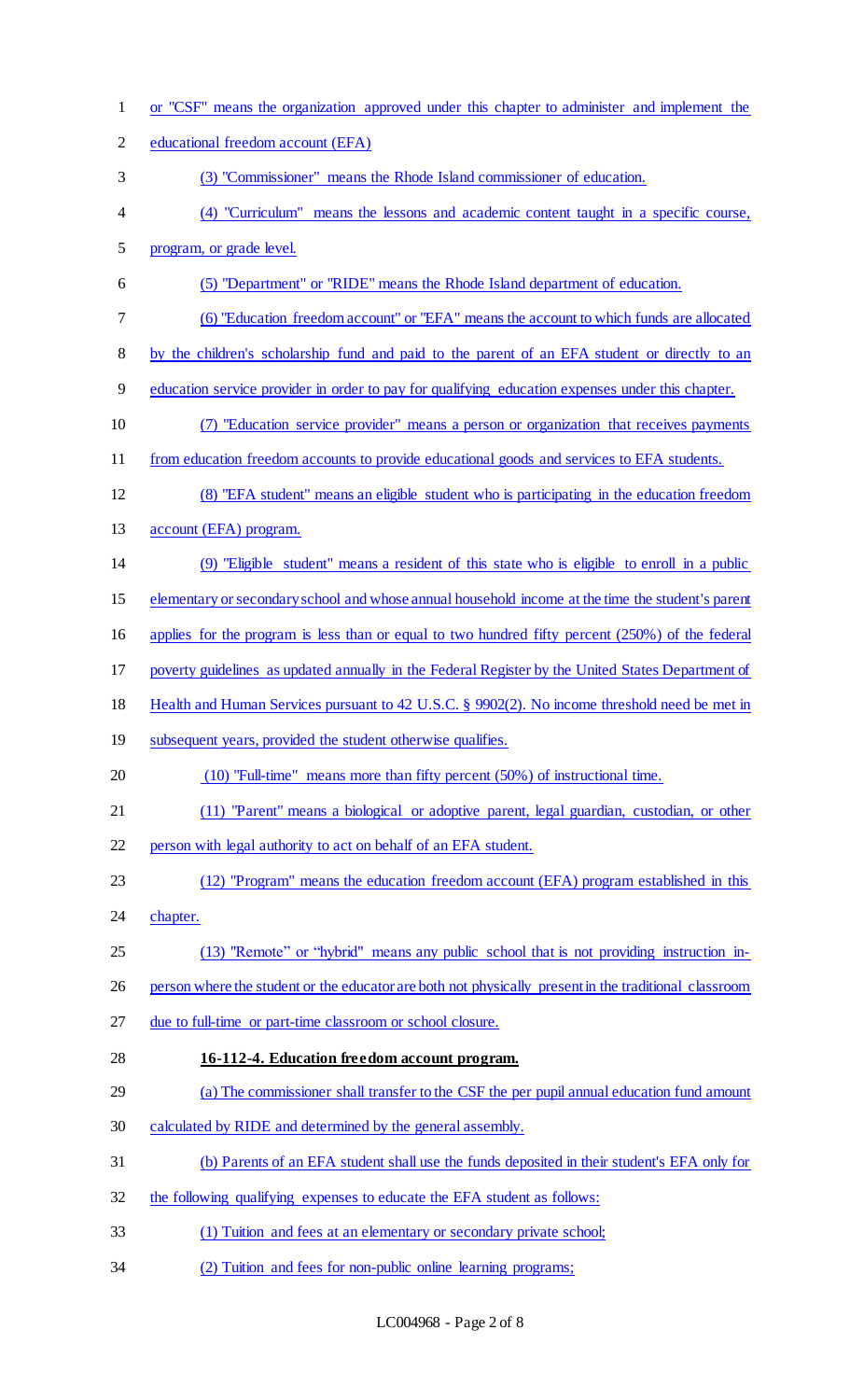| $\mathbf{1}$   | (3) Tutoring services provided by an individual or a tutoring facility;                             |
|----------------|-----------------------------------------------------------------------------------------------------|
| $\overline{2}$ | (4) Services contracted for and provided by a district public school, chartered public school,      |
| 3              | public academy, or independent school, including, but not limited to, individual classes and        |
| 4              | curricular activities and programs;                                                                 |
| 5              | (5) Textbooks, curriculum, or other instructional materials, including, but not limited to,         |
| 6              | any supplemental materials or associated online instruction required by either a curriculum or an   |
| 7              | education service provider;                                                                         |
| 8              | (6) Computer hardware, Internet connectivity, or other technological services and devices,          |
| 9              | that are primarily used to help meet an EFA student's educational needs;                            |
| 10             | (7) Educational software and its associated applications;                                           |
| 11             | (8) School uniforms;                                                                                |
| 12             | (9) Fees for nationally standardized assessments, advanced placement examinations,                  |
| 13             | examinations related to college or university admission or awarding of credits and tuition and fees |
| 14             | for preparatory courses for such exams;                                                             |
| 15             | (10) Tuition and fees for summer education programs and specialized education programs;             |
| 16             | (11) Tuition, fees, instructional materials, and examination fees at a career or technical          |
| 17             | school;                                                                                             |
| 18             | (12) Educational services and therapies, including, but not limited to, occupational,               |
| 19             | behavioral, physical, speech-language, and audiology therapies;                                     |
| 20             | (13) Fees for transportation paid to a fee-for-service transportation provider for the student      |
| 21             | to travel to and from an education service provider; and                                            |
| 22             | (14) Any other educational expense approved by the CSF.                                             |
| 23             | (c) EFA funds shall not be refunded, rebated, or shared with a parent or EFA student in any         |
| 24             | manner but shall be credited directly to the student's EFA.                                         |
| 25             | (d) Parents may make payments for the costs of educational goods and services not covered           |
| 26             | by the funds in their student's EFA. However, personal deposits into an EFA shall not be permitted. |
| 27             | (e) Funds deposited in an EFA shall not constitute taxable income to the parent or the EFA          |
| 28             | student.                                                                                            |
| 29             | (f) An EFA shall remain in force, and any unused funds shall roll over from quarter-to-             |
| 30             | quarter and from year-to-year until the parent withdraws the EFA student from the EFA program       |
| 31             | or until the EFA student graduates from high school, unless the EFA is closed because of a          |
| 32             | substantial misuse of funds. Upon permanent closure of an EFA any unused funds shall be             |
| 33             | deposited in the respective city or town's educational account.                                     |
| 34             | (g) Nothing in this chapter shall be construed to require that an EFA student must be               |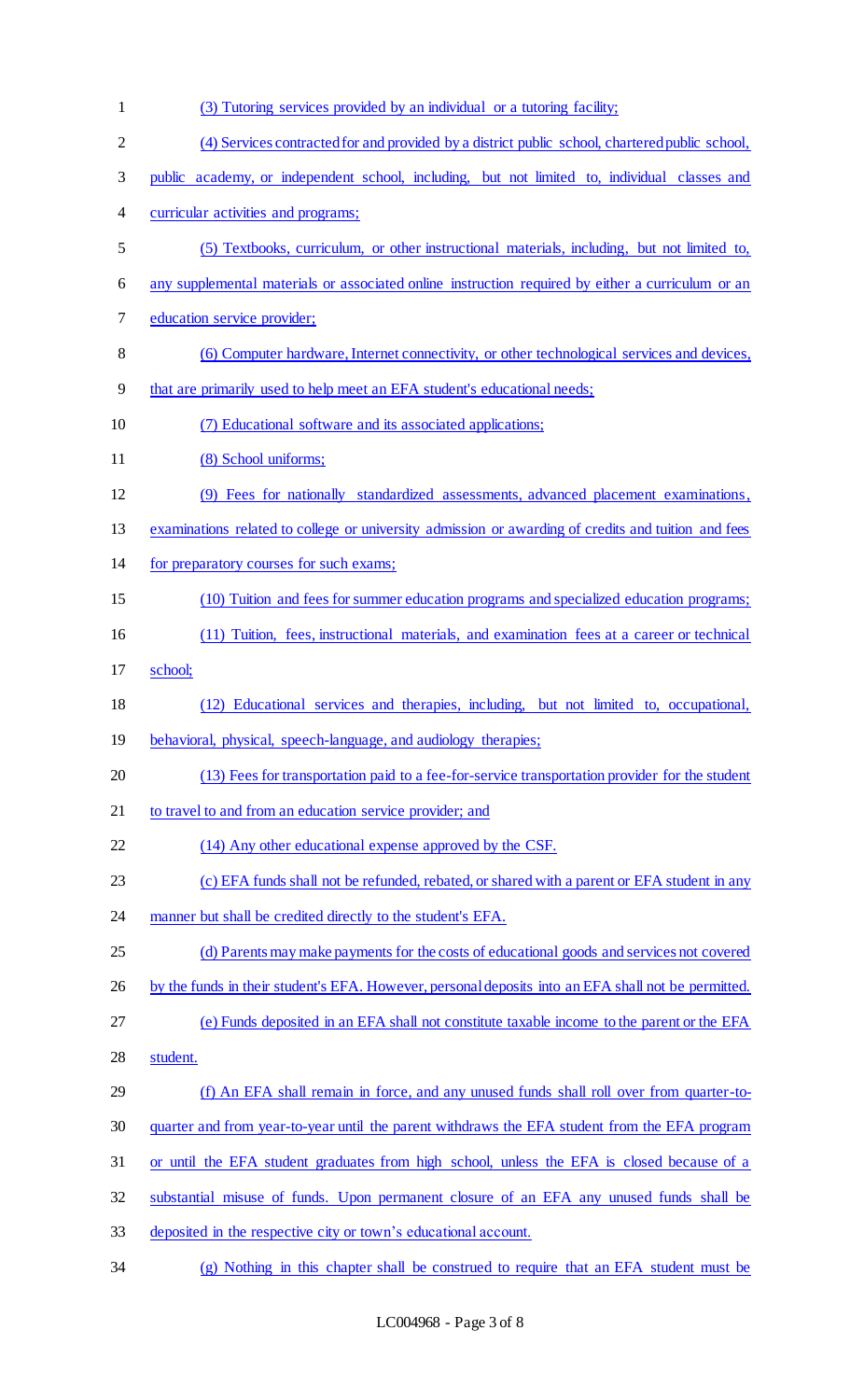enrolled, full-time or part-time, in either an elementary or secondary private school or an elementary or secondary nonpublic online school. **16-112-5. Application for an education freedom account.** (a) A parent may apply to the CSF to establish an EFA for an eligible student. The CSF 5 shall accept and approve applications for the fall and spring semesters each year and shall establish procedures for approving applications in an expeditious manner. (b) The CSF shall create a standard form that parents can submit to establish their student's 8 eligibility for the EFA program and shall ensure that the application is publicly available and may be submitted through various sources, electronically and in a hard-copy format. (c) The CSF shall approve an application for an EFA provided: 11 (1) The parent submits an application for an EFA in accordance with application procedures established by the CSF; (2) The student on whose behalf the parent is applying is an eligible student; (3) Funds are available for the EFA; and (4) The parent signs an agreement with the CSF: (i) To provide an education for the eligible student in the core knowledge domains that include science, mathematics, language, government, history, health, reading, writing, spelling, the history of the constitutions of Rhode island and the United States, and an exposure to and 19 appreciation of art and music; (ii) Not to enroll the eligible student as a full-time student in the public school of his or her 21 residential district while participating in the EFA program; and 22 (iii) To provide an annual record of educational attainment by: (A) Having the student take a nationally-standardized, norm-referenced achievement test 24 and to provide the results to the CSF by the end of each school year that the CSF shall make 25 available to the department as aggregate scores; or 26 (B) Having the student take a statewide student assessment test; or (C) Maintaining a portfolio including, but not limited to, a log which designates by title the 28 reading materials used; samples of writings, worksheets, workbooks, or creative materials used or 29 developed by the student. The parent shall have a certified teacher or a teacher currently teaching 30 in a nonpublic school, who is selected by the parent, evaluate the student's educational progress upon review of a portfolio and discussion with the parent or student. (iv) To use the funds in the EFA only for qualifying expenses to educate the eligible student as established by the EFA program; and (v) To comply with the rules and requirements of the EFA program.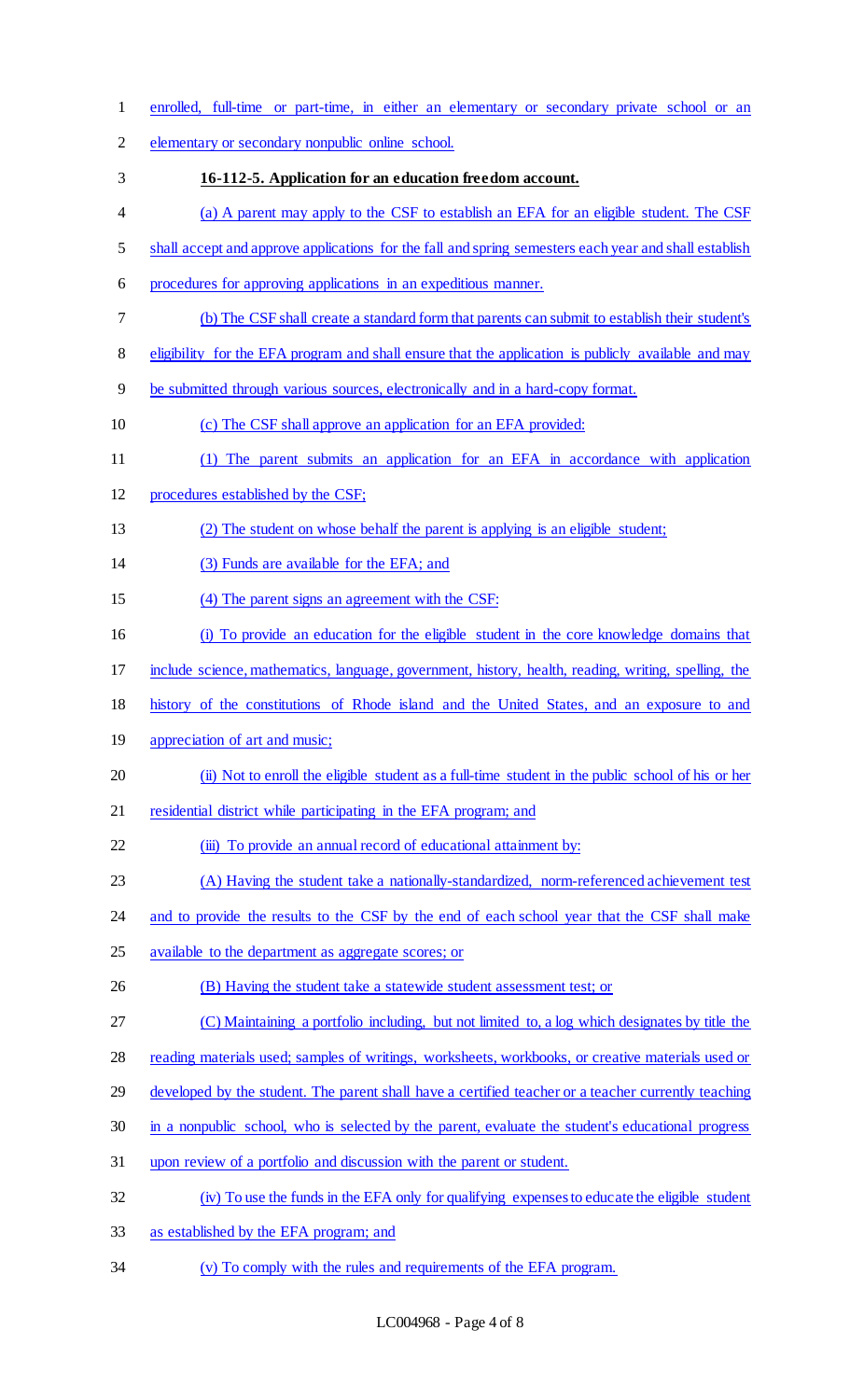(d) The signed agreement between the parent and the CSF shall satisfy the compulsory school attendance requirements of the state. (e) The CSF shall annually renew a student's EFA provided funds are available. (f) Upon notice to the CSF, an EFA student may choose to stop receiving EFA funding and enroll full-time in a public school. (1) Enrolling as a full-time student in the public school of his or her residential district shall result in the immediate suspension of payment of additional funds into the student's EFA. However, 8 an EFA that has been open for at least one full school year shall remain open and active for the parent to make qualifying expenditures to educate the student from funds remaining in the EFA. When no funds remain in the student's EFA, the CSF may close the EFA. (2) If an eligible student decides to return to the EFA program, payments into the student's existing EFA may resume if the EFA is still open and active. A new EFA may be established if the student's EFA was closed. **16-112-6. Authority and responsibilities of the children's scholarship fund.** The CSF shall have the following additional duties, obligations, and authority: (1) The CSF shall maintain an updated list of education service providers and shall ensure that the list is publicly available through various sources, electronically and in a hard-copy format. (2) The CSF shall provide parents with a written explanation of the allowable uses of EFA funds, the responsibilities of parents, the duties of the CSF, and the role of any financial 20 management firms that the CSF may contract with to administer any aspect of the EFA program. (3) The CSF shall ensure that parents of students with disabilities receive notice that participation in the EFA program is a placement pursuant to 20 U.S.C. § 1412, Individuals with Disabilities Education Act (IDEA), along with an explanation of the rights that parentally placed 24 students possess under IDEA and any applicable state laws. (4) The CSF shall, in cooperation with the department, determine eligibility for 26 differentiated aid subject to any applicable state and federal laws. (5) The CSF may withhold from deposits or deduct from EFAs an amount to cover the 28 costs of administering the EFA program, up to a maximum of ten percent (10%) annually. (6) The CSF shall implement a commercially viable system of payment for services from EFAs to education service providers by electronic or online funds transfer. (i) The CSF shall not adopt a system that relies exclusively on requiring parents to be reimbursed for out-of-pocket expenses, but rather shall provide maximum flexibility to parents by facilitating direct payments to education service providers. The CSF may pre-approve requests for 34 reimbursements for qualifying expenses, including expenses pursuant to §16-112-4(b), but shall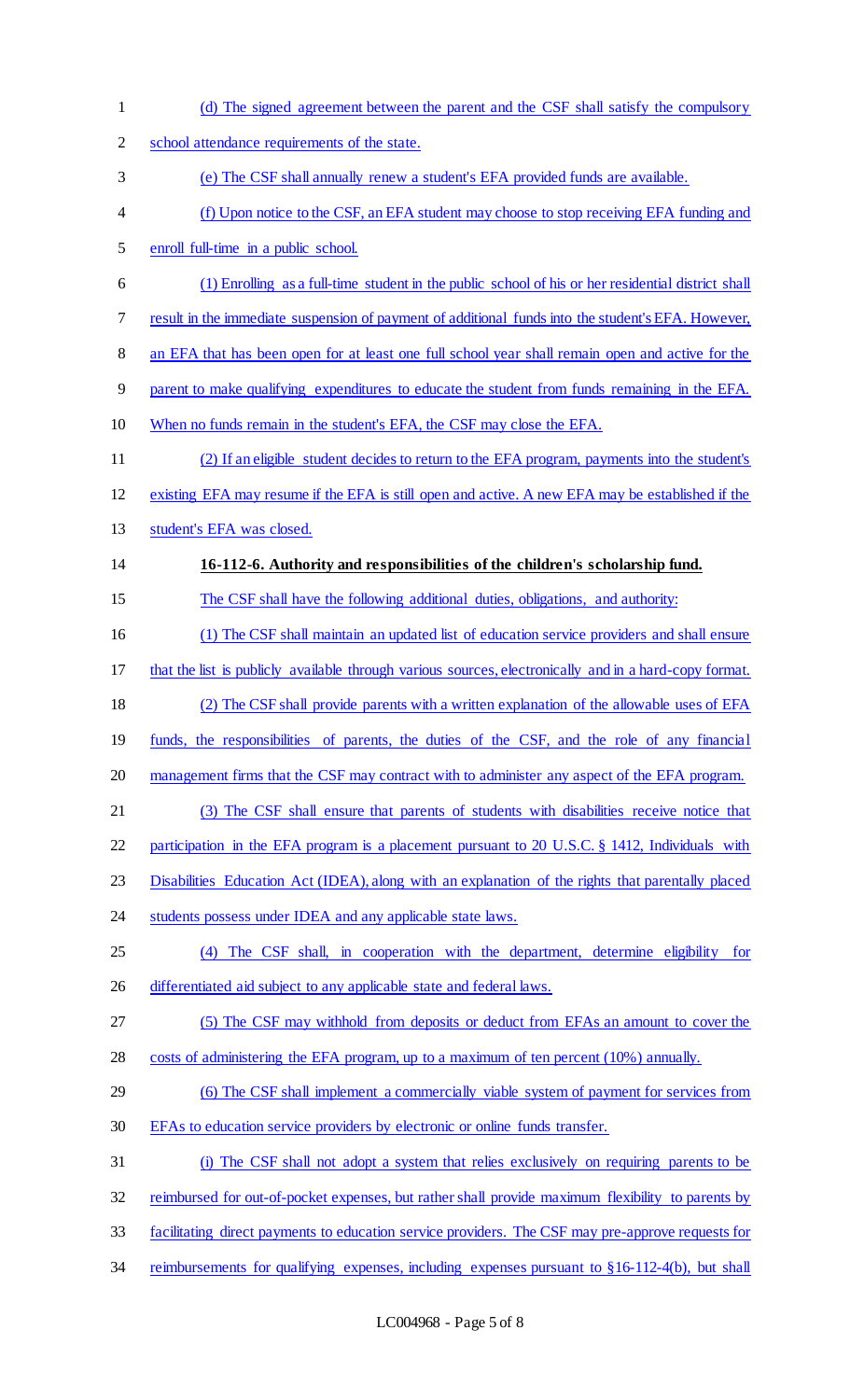- not disperse funds to parents without receipt that such pre-approved purchase has been made.
- (ii) The CSF may contract with a private institution or organization to develop a payment
- system.
- (7) The CSF may also seek to implement a commercially viable system for parents to publicly rate, review, and share information about education service providers, preferably as part
- of the same system that facilitates the electronic or online funds transfers.
- (8) If an education service provider requires partial payment of tuition or fees prior to the
- 8 start of the academic year to reserve space for an EFA student admitted to the education service
- provider, such partial payment may be paid by the CSF, if funds are available, prior to the start of
- the school year in which the EFA is awarded and deducted in an equitable manner from subsequent
- quarterly EFA deposits to ensure adequate funds remain available throughout the school year.
- However, if an EFA student decides not to use the education service provider, the partial reservation
- payment shall be returned to the CSF by such education service provider and credited to the
- student's EFA.
- (9) The CSF shall continue making deposits into a student's EFA until:
- (i) The CSF determines that the EFA student is no longer an eligible student;
- (ii) The CSF determines that there was substantial misuse of the funds in the EFA;
- 18 (iii) The parent or EFA student withdraws from the EFA program;
- (iv) The EFA student enrolls full-time in the public school of his or her residential district;
- $20 \quad or$
- (v) The EFA student graduates from high school.
- 22 (10) The CSF may conduct or contract for the auditing of individual EFAs, and shall at a
- minimum conduct random audits of EFAs on an annual basis.
- 24 (11) The CSF may make any parent or EFA student ineligible for the EFA program in the
- event of intentional and substantial misuse of EFA funds.
- (i) The CSF shall create procedures to ensure that a fair process exists to determine whether
- an intentional and substantial misuse of EFA funds has occurred.
- (ii) If an EFA student is free from personal misconduct, that student shall be eligible for an
- 29 EFA in the future if placed with a new guardian or other person with the legal authority to act on
- behalf of the student.
- (iii) The CSF may refer suspected cases of intentional and substantial misuse of EFA funds
- to the attorney general for investigation if evidence of fraudulent use of EFA funds is obtained.
- (iv) A parent or EFA student may appeal the CSF's decision to deny eligibility for the EFA
- program to the department.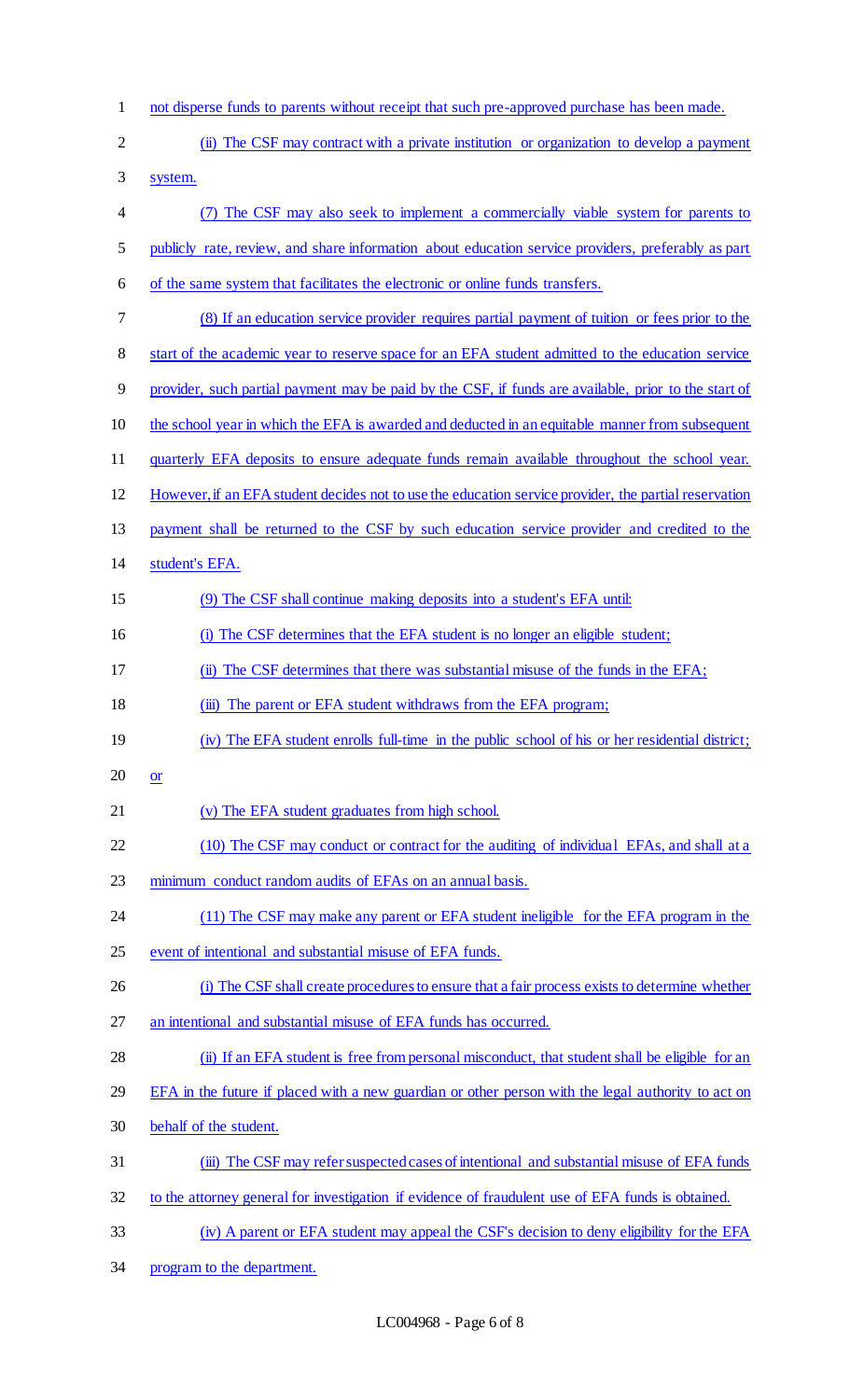- (12) The CSF may bar an education service provider from accepting payments from EFAs if the CSF determines that the education service provider has: (i) Intentionally and substantially misrepresented information or failed to refund any overpayments in a timely manner; or (ii) Routinely failed to provide students with promised educational goods or services. (13) The CSF shall create procedures to ensure that a fair process exists to determine whether an education service provider may be barred from receiving payments from EFAs. (i) If the CSF bars an education service provider from receiving payments from EFAs, it shall notify parents and EFA students of its decision as soon as possible. (ii) Education service providers may appeal the CSF's decision to bar them from receiving payments from the EFA to the department. (14) The CSF may accept gifts and grants from any source to cover administrative costs, 13 to inform the public about the EFA program, or to fund additional EFAs. (15) The department shall adopt rules that are necessary for the administration of this chapter. (16) The CSF shall adopt policies or procedures that are necessary for the administration of this chapter. This may include policies or procedures: (i) Establishing or contracting for the establishment of an online anonymous fraud 19 reporting service; 20 (ii) Establishing an anonymous telephone number for fraud reporting; 21 (iii) Requiring a surety bond for education service providers receiving more than one hundred thousand dollars (\$100,000) in EFA funds; (iv) Refunding payments from education service providers to EFAs; and (v) Ensuring appropriate use and rigorous oversight of all funds expended under this program. 26 (17) The CSF shall not exclude, discriminate against, or otherwise disadvantage any 27 education provider with respect to programs or services under this section based in whole or in part on the provider's religious character or affiliation, including religiously based or mission-based 29 policies or practices. SECTION 2. This act shall take effect upon passage.
	- ======== LC004968